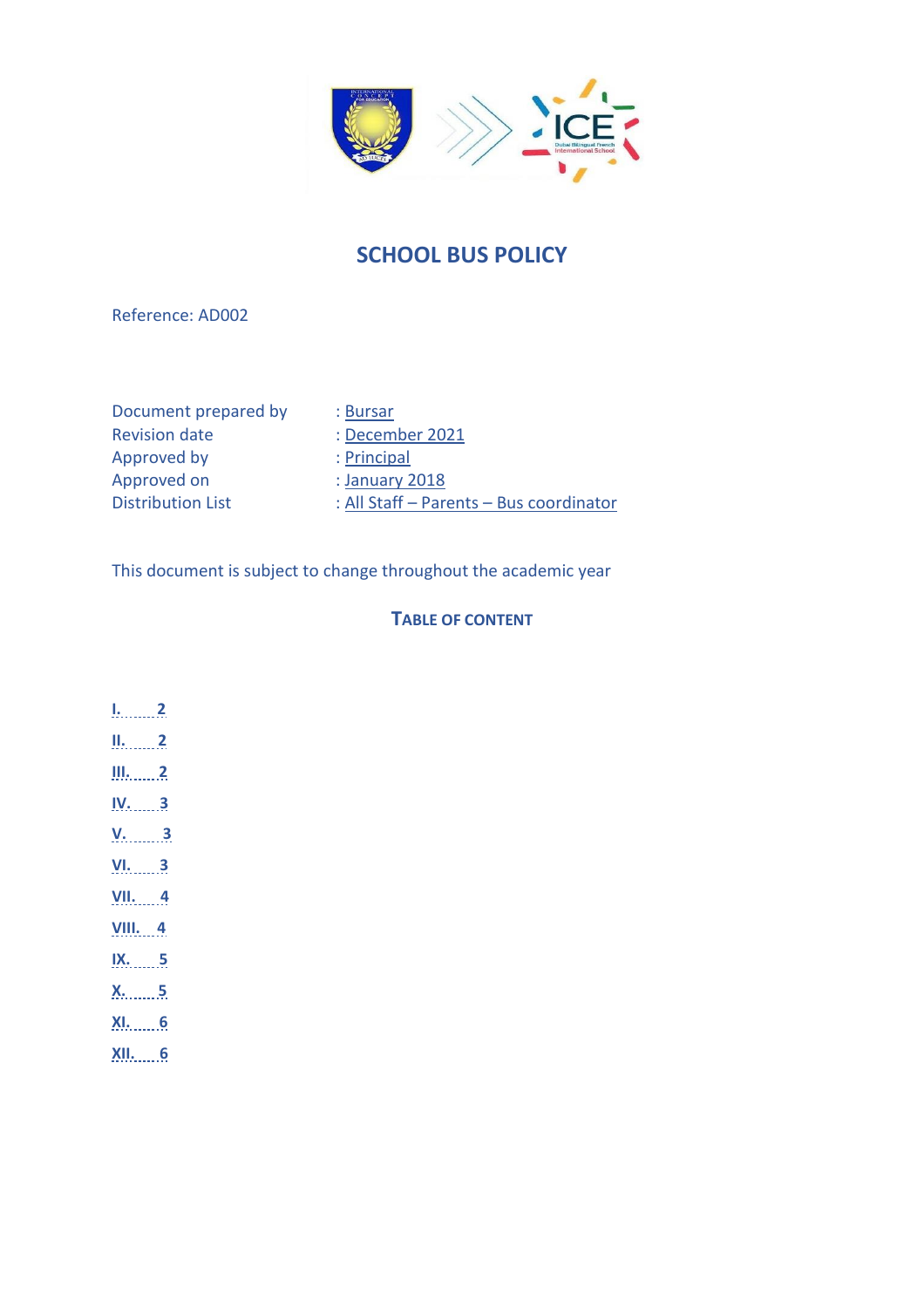

# <span id="page-1-0"></span>**I. Introduction**

The International Concept for Education is a facilitator for school bus services and manages the enrollment on the school bus.

## <span id="page-1-1"></span>**II. Registration process:**

- Fill the School Bus Registration Form
- Confirm with the Coordinator that the area is served
- Pay the fees



# <span id="page-1-2"></span>**III. Security and regulations**

The company providing school bus services is authorized as such by the Road and Transportation Authority (RTA). Therefore, all the parties shall abide by the attached Guiding Manual of School Transport in the Emirate of Dubai issued by the RTA available on:

[https://www.rta.ae/wpsv5/links/schoolBuses/Dubai\\_School\\_Transport\\_Manual-Eng.pdf](https://www.rta.ae/wpsv5/links/schoolBuses/Dubai_School_Transport_Manual-Eng.pdf)

In case of emergency, the driver shall immediately call his coordinator who shall inform the school and/or the authorities and/or the concerned parents according to the situation.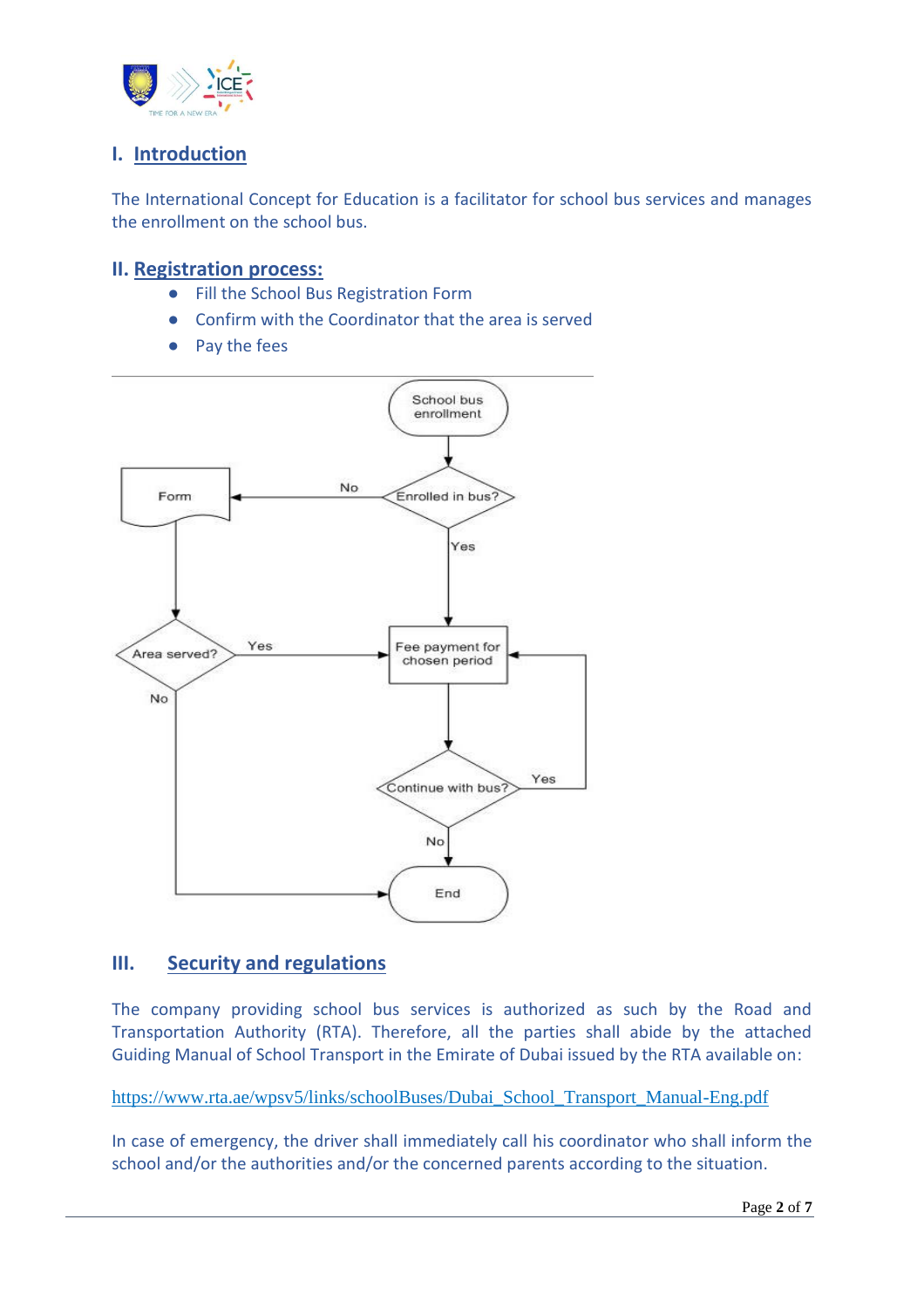![](_page_2_Picture_0.jpeg)

# <span id="page-2-0"></span>**IV. Pick-up**

From agreed location: Child shall be ready for the school bus on agreed pick-up time. School-bus nanny shall take charge of the child from the authorized person. From school:

At 2pm: School bus nanny picks up the children in kindergarten enrolled in the bus from their respective classrooms and take them to the bus. The school bus nanny shall then take care of the child till his drop-off.

#### At 3.30pm:

For KG: If the children in the aftercare center are less than 8 without the children taking the bus, then one of the Teacher Assistant shall take those children to their respective buses.

If the children in the aftercare center are more than 8 without the children taking the bus, then the

Teacher Assistant shall notify the Administrative Secretary or Bursar who shall pick-up the children from the After Care Center to their respective buses in coordination with the Coordinator.

For Elementary: School bus nanny picks up the child in Elementary enrolled in the bus from their respective classrooms and take them to the bus. The school bus nanny shall then take care of the child till his drop-off by walking under the shaded area.

### <span id="page-2-1"></span>**V.Drop-off**

To agreed location: Authorized person shall be ready for the school bus on agreed drop-off time. School-bus nanny shall not deliver the child to any other person unless a written email is previously sent to the Administrative Assistant AND the Coordinator has been informed by phone.

To school: Teacher-Assistant shall be waiting for the buses for children in kindergarten in the corridor of Kindergarten building. Upon arrival at school, the designated Teacher-Assistant shall accompany the kindergarten child to his/her respective classroom. Elementary children shall go to their respective classroom by walking under the shaded area.

#### <span id="page-2-2"></span>**VI. Tardiness**

In order to ensure the best timing for pickup and drop-off for the children, the bus driver shall not wait more than 3 minutes for the authorized person to bring the child for pick up and receive the child for drop-off.

If the child is not present for pick-up passed this delay, the bus shall continue his journey to the school.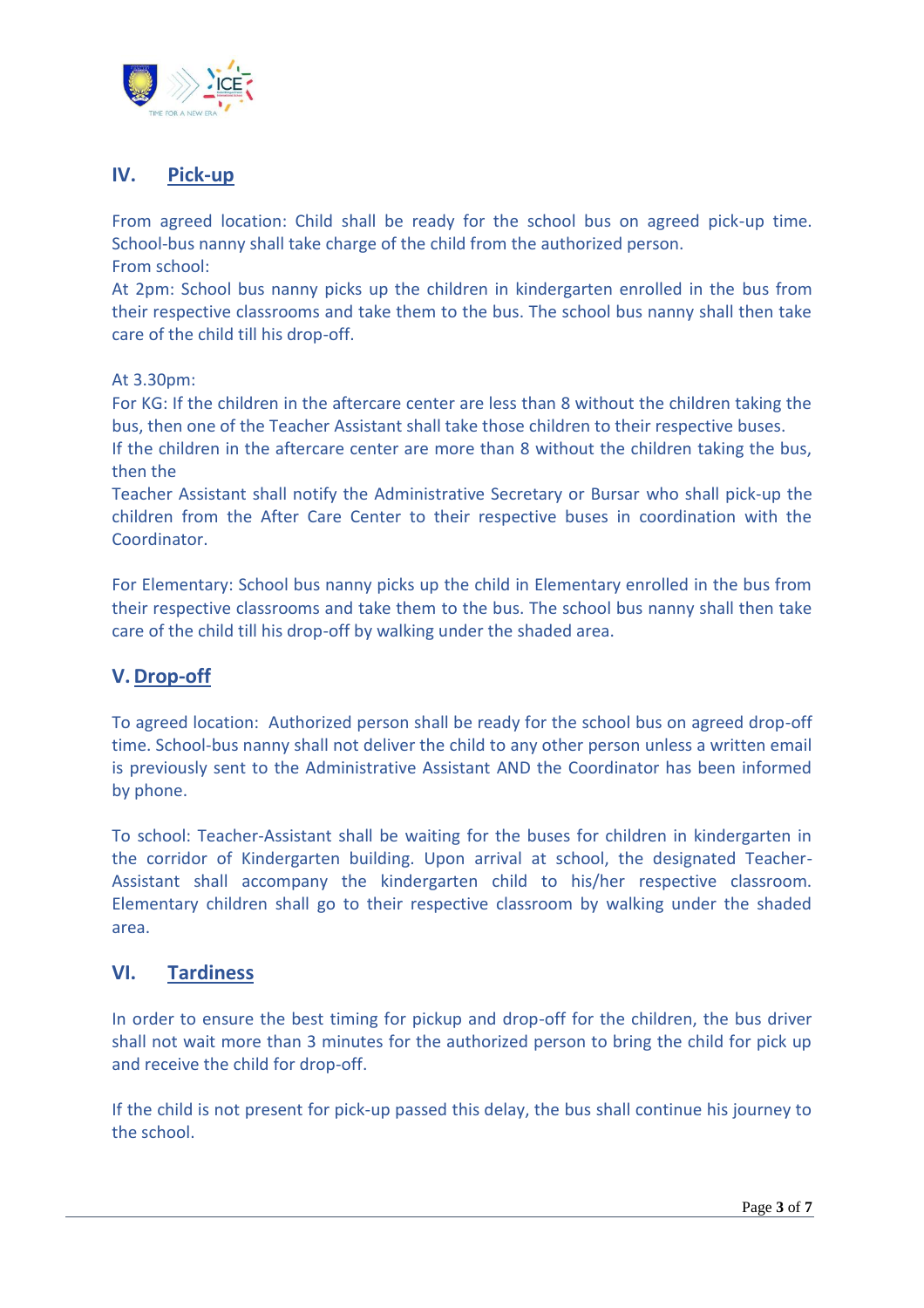![](_page_3_Picture_0.jpeg)

If the authorized person if not present for drop-off passed this delay, the child shall be brought back to school where the authorized person shall come for pick-up.

The maximum amount of time for a child's transportation to or from the school is 90 minutes (traffic issues excluded).

#### <span id="page-3-0"></span>**VII. Behavior**

Parents are not allowed inside the bus during regular transportation of the children. Non respect of this rule can lead to a cancellation of school bus services for the concerned child and no refund of the fees.

Driver is not allowed to stop during transportation of the children nor talk on the phone.

Children are expected to obey to the bus nanny's instructions during bus transportation.

If a child does not listen to bus nanny's instructions on the way to school, bus nanny should inform the concerned teacher.

If a child does not listen to bus nanny's instructions on the way home, bus nanny should inform the concerned legal guardian.

If a child repeatedly refuses to listen to bus nanny's instructions, the school Principal shall act accordingly and the child may be suspended from school bus services.

Parents and children shall show respect to the driver and the bus nanny.

The bus nanny and the driver shall show respect to the parents and the children.

Any lack of respect shall be reported by the concerned parties to school administration in the form of a written complaint. The Principal shall act accordingly.

It is absolutely forbidden to give any token money to the school bus nanny or the driver for any reason. In case of non respect of this rule, the concerned child may be suspended from school bus services.

#### <span id="page-3-1"></span>**VIII. Cleanliness**

Buses shall be cleaned every working day by their respective drivers in order to provide a hygienic vehicle for the children.

Children should discard any trash in the garbage bin available in each bus.

Driver and bus nanny personal hygiene should be maintained.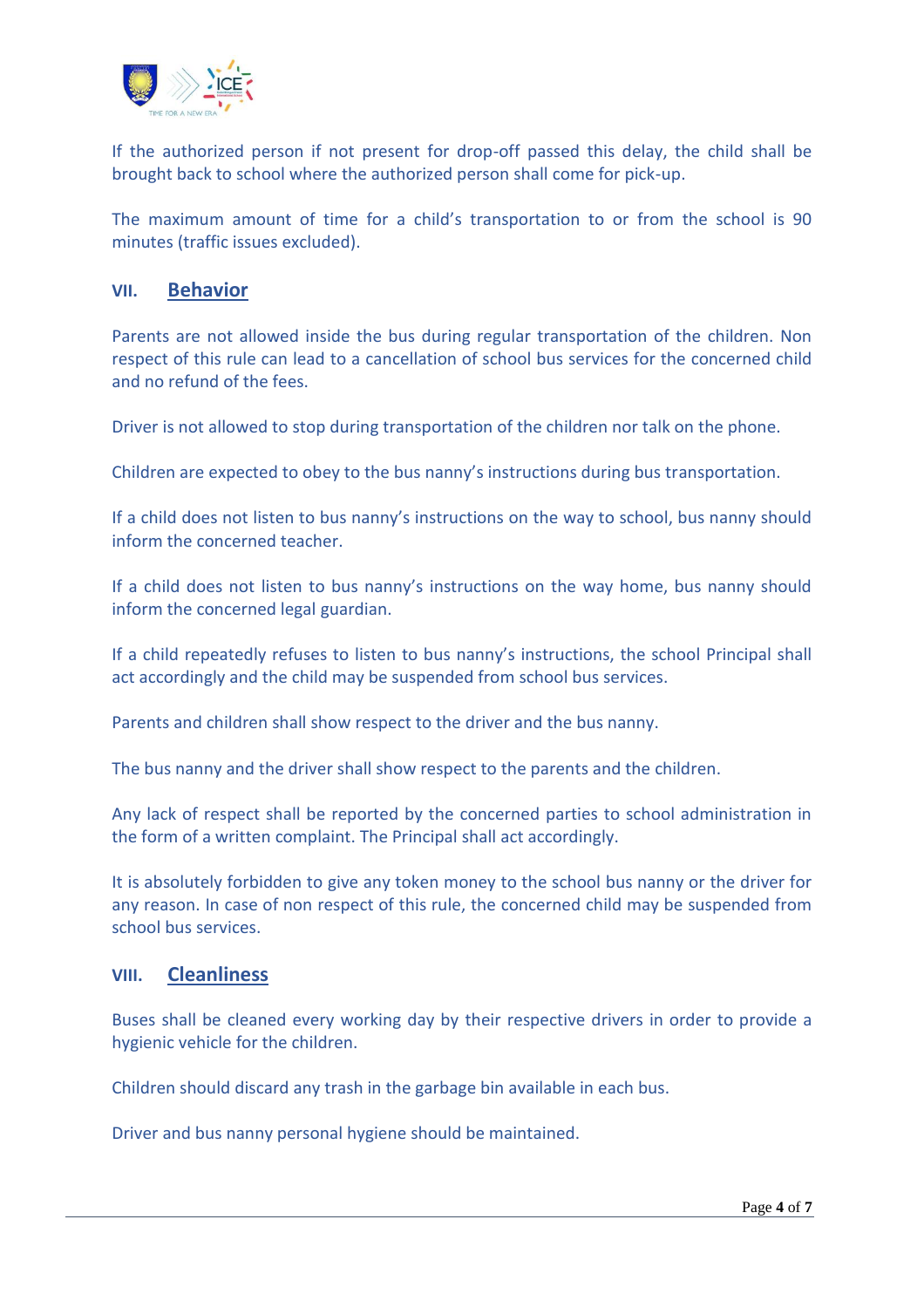![](_page_4_Picture_0.jpeg)

# <span id="page-4-0"></span>**IX. Seat Belt**

Children MUST have their seat belts put on at all times when in the bus.

The driver cannot start the bus before the bus nanny confirms that all children in the bus have their seat belt on and secured.

If a child does refuses to put the seat belt on the way to school, bus nanny should inform the concerned teacher.

If a child does refuses to put the seat belt on the way home, bus nanny should inform the concerned legal guardian.

If a child repeatedly refuses to put the seat belt on, the school Principal shall act accordingly and the child may be suspended from school bus services.

# <span id="page-4-1"></span>**X. Snacks**

In order to avoid accidents, eating or drinking in the school bus is authorized only in exceptional cases when the child did not have time to take his breakfast in the morning.

## **XI. Coordination**

School bus have a designated parking area in front of the administration building.

School bus coordinator manages the traffic and signals the bus to enter the designated parking or to stop. As a safety rule, **NO BUS IS ALLOWED TO MOVE WHEN CHILDREN ARE WALKING IN THE DESIGNATED AREA.**

For Drop Off in the morning: First bus arrives at 7.45am and parks in reserved designated area A in Annex 1. Following bus parks in Area B and so on until last bus parks in Area H.

For Pick Up in the afternoon at 1.30pm: First bus to come in the designated area at 1.25pm and parks as per the following table:

| <b>Bus Number</b> | <b>Parking Area</b> |
|-------------------|---------------------|
| 4                 | Α                   |
| 6                 | В                   |
| 5                 | Ċ                   |
| 3                 | D                   |
| $\overline{1}$    | E                   |
| 8                 | F                   |
| $\overline{2}$    | G                   |
|                   |                     |

For Pick Up in the afternoon at 3.30pm: First bus to come in the designated area at 3.25pm and parks as per the same table above.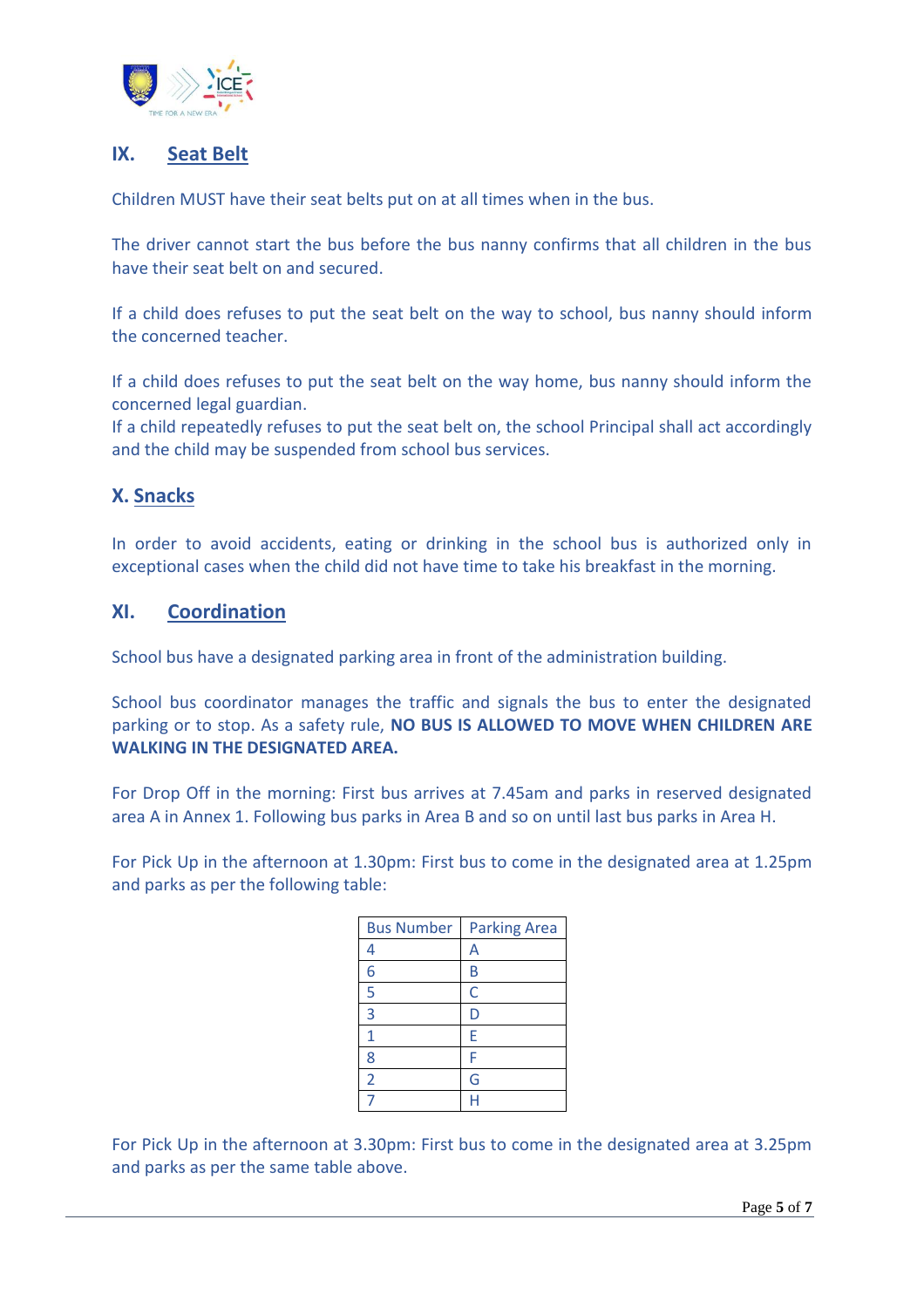![](_page_5_Picture_0.jpeg)

In the afternoon, the students flow is controlled by the Bus Coordinator, the Administrative Secretary and the Office Boy.

Bus Coordinator manages the traffic and gives signal to buses to move or stop according to student flow.

Office Boy closes and opens the gate for the students to go to their bus following Bus Coordinator instructions.

Administrative Secretary supervises the operations on site and coordinate with the nannies for tardies.

#### <span id="page-5-0"></span>**XII. Coordination**

In order to optimize security and avoid miscommunication, bus coordinator shall be contacted by phone for any changes in timing or location for pick-up or drop-off AND an email shall be sent to the child teacher with the secretary of the principal in copy. If those actions are not completed, the school cannot be held responsible for any dysfunction.

### <span id="page-5-1"></span>**XIII. Control**

At the end of his journey, the bus driver must check up if the bus is empty by walking in the alley of the bus and put the sign "Checked".